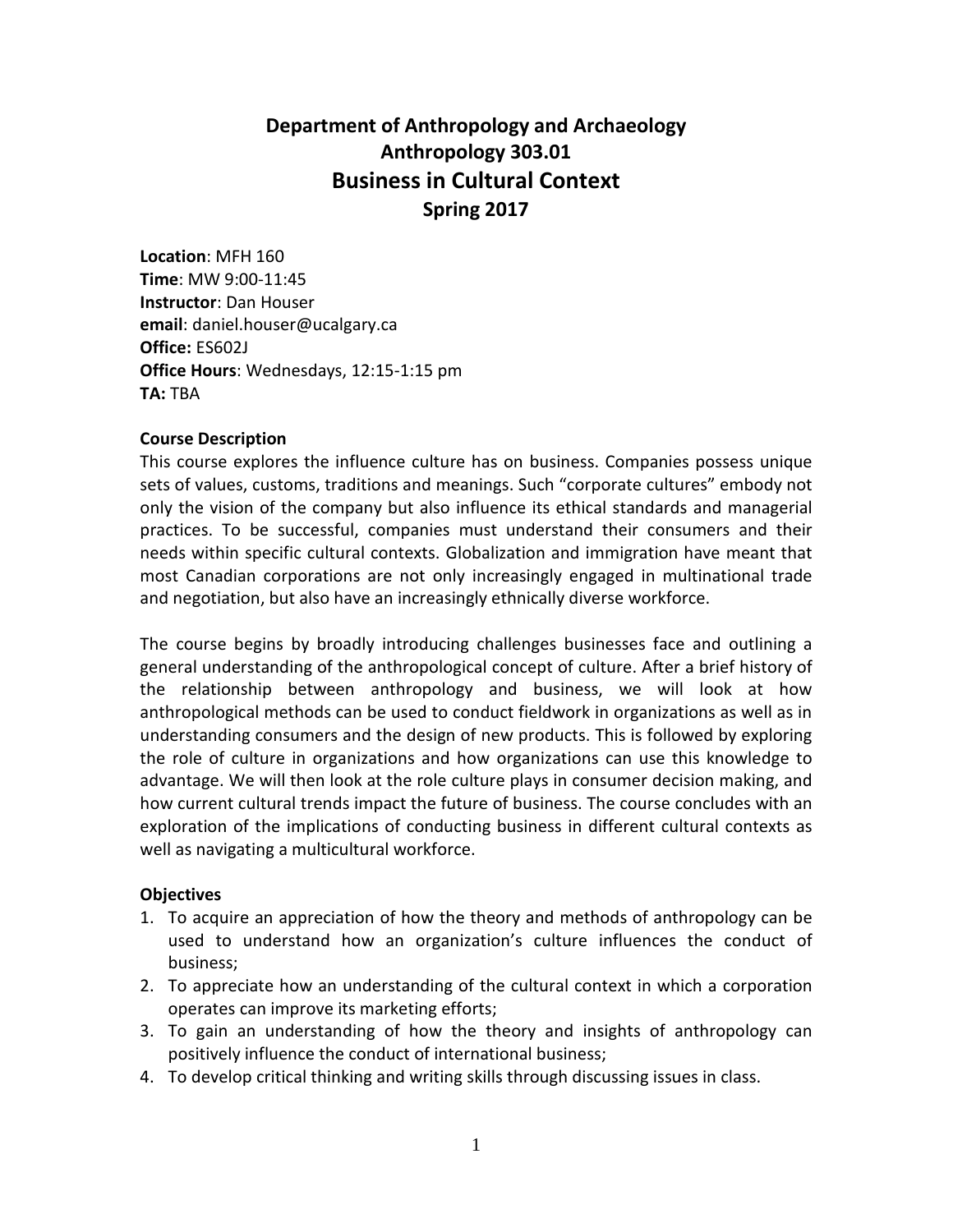### **Required Texts**

- 1. Ferraro, Gary, and Elizabeth K Briody. 2013. *The Cultural Dimension of Global Business* (7th ed.) Prentice Hall. ISBN-13: 978-0-205-83559-1
- 2. Links to additional readings will be made available through D2L

# **Further Reading**

Supplemental (but not required) resources can be found in:

- 1. Jordan, Ann T. 2013. *Business Anthropology* (2nd ed.) Waveland Press. ISBN-13: 978-1577668275
- 2. Tian et al. 2012. *Advanced Readings in Business Anthropology* (2nd ed.) NorthAmerican Business Press. ISBN-13: 978-0982843468

# **Format**

This course will follow an interactive lecture-discussion style format accompanied by experiential exercises, case studies, occasional films or videos, and (if available) guest speakers. Class discussions and lectures **will not** repeat or cover all the material in the texts but will elaborate on selected topics to provide a deeper understanding of the material. Assigned textbook readings may be augmented with suggested additional readings and handouts.

# **Course Policies**

Desire to Learn (D2L): all course materials and information, as well as unofficial grades, will be posted on D2L.

# **Email Policy**

In any email correspondence, please place the course code (Anth 303) in the subject line ahead of the subject of your message. Include a proper salutation, and be polite – I will respond in kind.

You can generally expect a reply to an email within 24 hours, which means **do not** expect an immediate reply. Emails are unlikely to receive replies on weekends.

# **Cell Phone and Laptop/Tablet Policy**

Cell phones must be set to silent during class. Laptops and tablets are to be used only for taking notes. Please be considerate of myself and your classmates.

# **Attendance & Participation**

Students are expected to attend all classes and to contribute to class discussions based on the assigned readings and concepts of focus.

# **Recording of Lectures**

You MAY NOT audio or video capture lecture materials, course components, or guest speakers without express written permission from the instructor.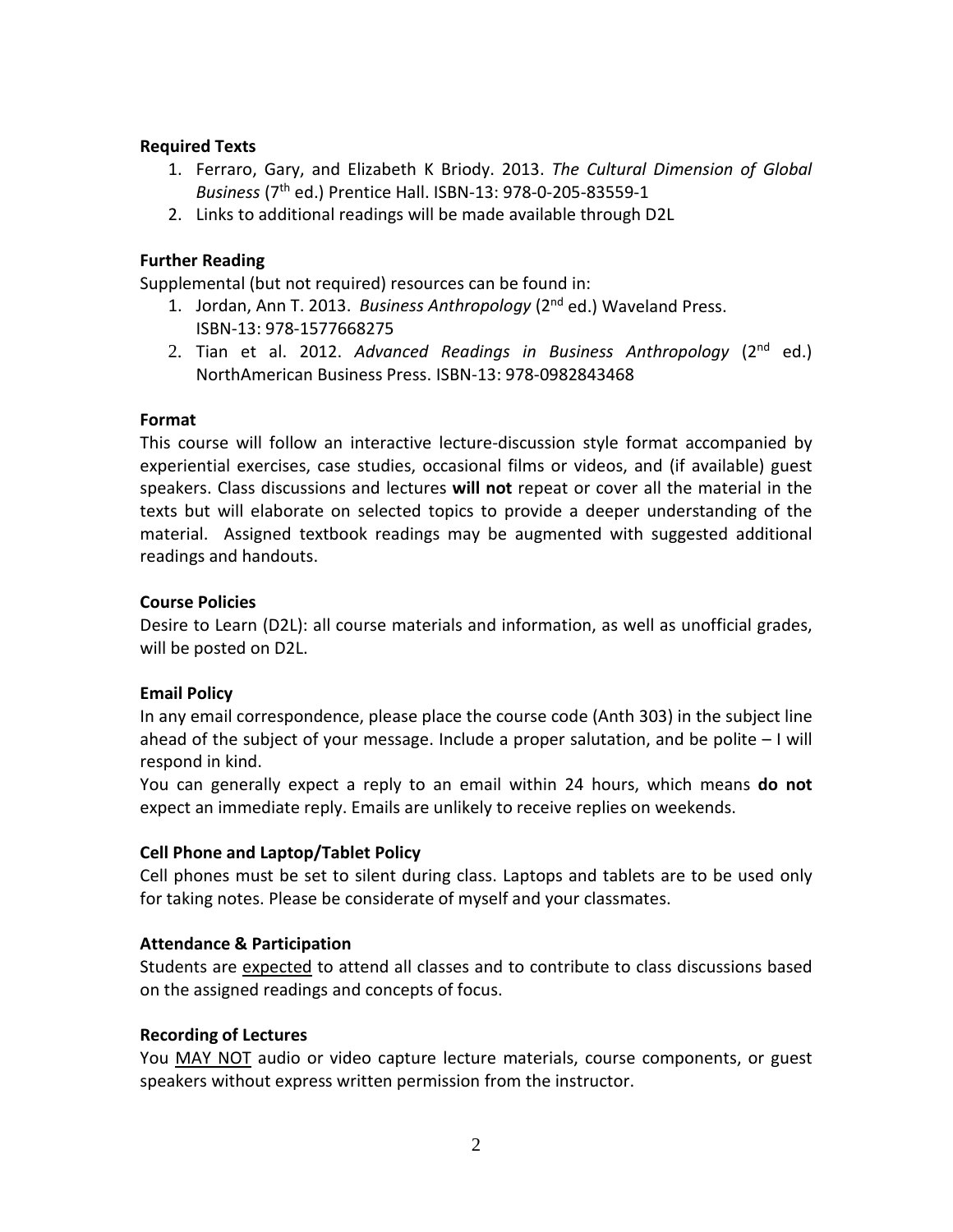#### **Assessment**

### **1. Mid-term Exam**

- 30% of final grade
- M/C, short answer format
- Date: **June 5th**

## **2. Term Assignment**

- 20% of final grade
- Details posted on D2L
- Due date: **June 14th**

# **3. Final Exam**

- 50% of final grade
- Registrar-scheduled
- Date: **TBA**

## **Note: Exams are not cumulative.**

## **Tentative Schedule of Lectures and Readings**

Please note that the list below is tentative. Some topics will require more attention than others, and we will take more time with them. Any changes will be communicated in class and on D2L.

| May 15     | Introduction to the course, History of business and anthropology                    |
|------------|-------------------------------------------------------------------------------------|
| May 17     | History of business and anthropology cont'd, Ferraro Ch. 1, Jordan<br>reading (D2L) |
| May 22     | No session - Victoria Day                                                           |
| May 24     | <b>Culture, Introduction to globalization</b> , Chatman and Cha reading<br>(D2L)    |
| May 29     | Globalization cont'd, Organizations                                                 |
| May 31     | Consumer behavior, de Waal Malefyt reading (D2L)                                    |
| June 5     | Midterm Exam, Film - Cola Conquest Pt. I                                            |
| June 7     | Culture dimensions & trends, Ferraro Ch. 2 & 3                                      |
| June 12    | Language, Ferraro Ch. 4, 5, & 6                                                     |
| June 14    | <b>Ethnographic methods, *Assignment due*, Spradley reading (D2L)</b>               |
| June 19    | <b>Culture shock, Ferraro Ch. 7</b>                                                 |
| June 21    | Ethics, Cola Conquest Pt. II                                                        |
| June 26    | Global managers, Ferraro Ch. 8, final lecture                                       |
| June 28-30 | Final Exam - Date TBA                                                               |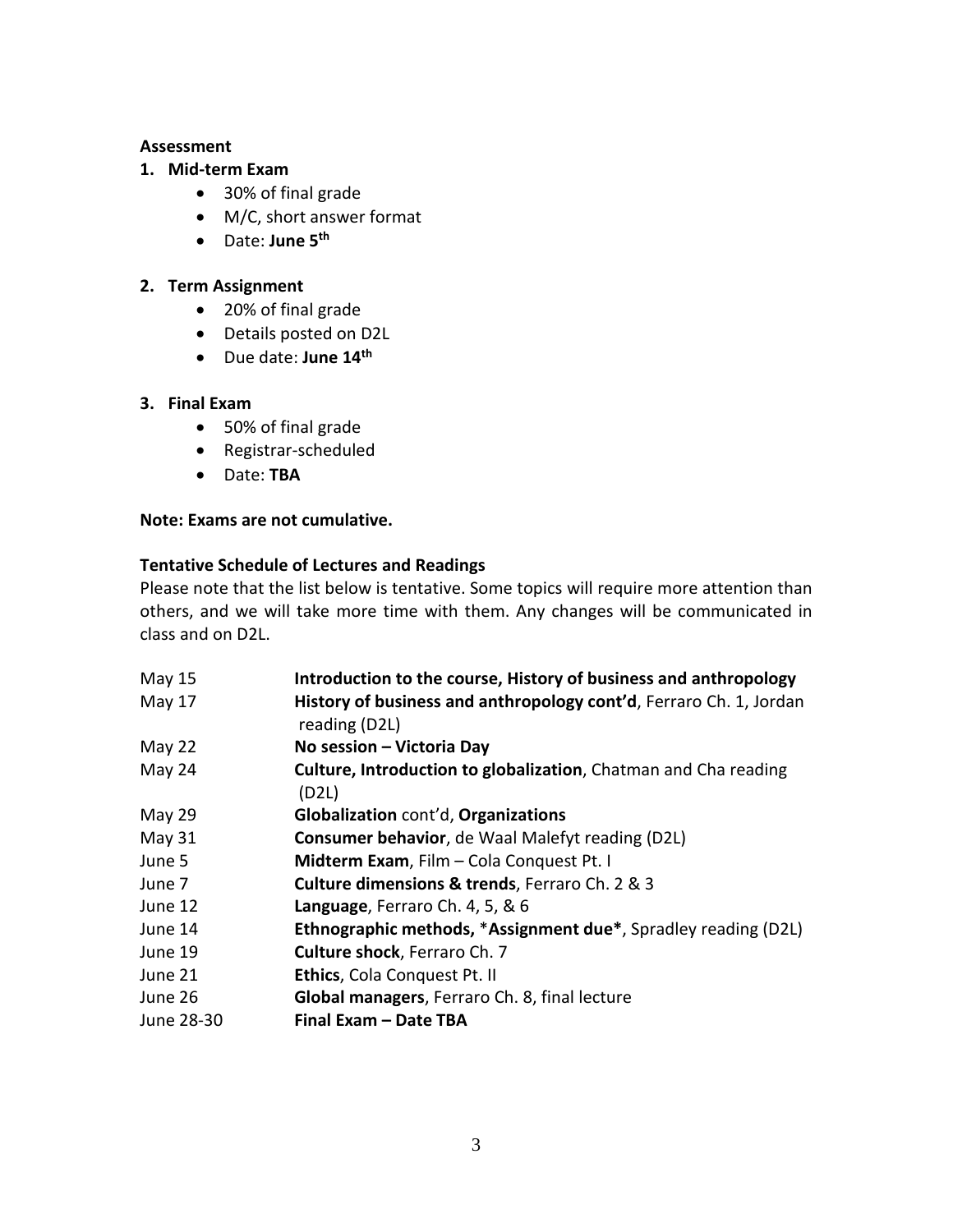#### **Grading System**

Each item of course work will be weighted as above and a final mark out of 100 calculated. This will then be converted to a letter grade as follows:

| A+   | 94.9-100           | А | 89.9–94.8%          | - A – | 84.9–89.8%      |
|------|--------------------|---|---------------------|-------|-----------------|
| B+   | 79.9–84.8 % B      |   | 74.9–79.8 % B-      |       | 70.9–74.8%      |
| $C+$ | 66.9–70.8 % C      |   | $62.9 - 66.8 \%$ C- |       | $58.9 - 62.8$ % |
| D+   | $54.9 % - 58.8%$ D |   | 49.9–54.8 %F        |       | 49.8 and below  |

#### **Deferred Exams**

Deferral of a mid-term exam must be cleared with the instructor. Deferral will be granted **only** in cases of personal injury, illness, or immediate family emergency. An official note or other documentation explaining the reason for the absence is required. Deferral of the final exam requires Registrar approval.

## **ACADEMIC ACCOMMODATIONS**

<http://www.ucalgary.ca/access/accommodations/policy>

Students needing an Accommodation because of a Disability or medical condition should communicate this need to Student Accessibility Services in accordance with the Procedure for Accommodations for Students with Disabilities

Students needing an Accommodation based on a Protected Ground other than Disability, should communicate this need, preferably in writing, to the instructor of this course.

#### **ACADEMIC INTEGRITY**

Academic integrity is essential to the pursuit of learning and scholarship in a university, and to ensuring that a degree from the University of Calgary is a strong signal of each student's individual academic achievements. As a result, the University treats cases of cheating and plagiarism very seriously. Non-academic integrity also constitutes an important component of this program.

For detailed information on what constitutes academic and non-academic misconduct, please refer to the following link:<http://www.ucalgary.ca/pubs/calendar/current/k-2-1.html>

All suspected cases of academic and non-academic misconduct will be investigated following procedures outlined in the University Calendar. If you have questions or concerns about what constitutes appropriate academic behavior or appropriate research and citation methods, you are expected to seek out additional information on academic integrity from your instructor or from other institutional resources.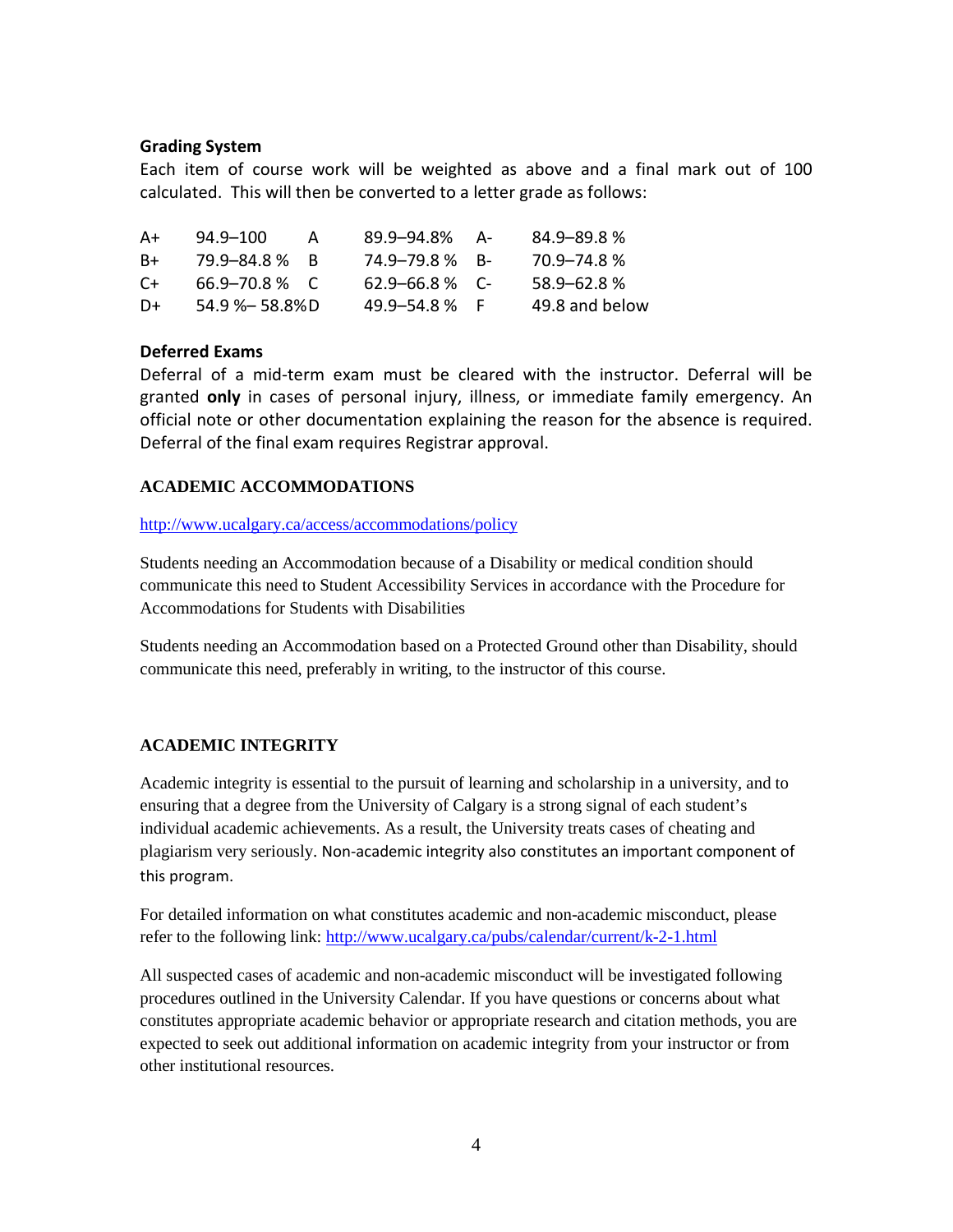Where there is a criminal act involved in plagiarism, cheating or other academic misconduct, e.g., theft (taking another student's paper from their possession, or from the possession of a faculty member without permission), breaking and entering (forcibly entering an office to gain access to papers, grades or records), forgery, personation and conspiracy (impersonating another student by agreement and writing their paper) and other such offences under the Criminal Code of Canada, the University may take legal advice on the appropriate response and, where appropriate, refer the matter to the police, in addition to or in substitution for any action taken under these regulations by the University

#### **DEFERRED EXAMS/ASSIGNMENTS:**

The format of a deferred examination/assignment will likely vary from the original format on the scheduled exam. .

IE: Essays or short answers rather than multiple choice.

#### **TEACHING EVALUATIONS / USRIS (Universal Student Ratings of Instruction)**

At the University of Calgary, feedback provided by students through the Universal Student Ratings of Instruction (USRI) survey provides valuable information to help with evaluating instruction, enhancing learning and teaching, and selecting courses. **Your responses make a difference, please participate!** Website: http://www.ucalgary.ca/usri/

#### **Writing Across the Curriculum**

Writing skills are not exclusive to English courses and, in fact, should cross all disciplines. The University supports the belief that throughout their University careers, students should be taught how to write well so that when they graduate their writing abilities will be far above the minimal standards required at entrance. Consistent with this belief, students are expected to do a substantial amount of writing in their University courses and, where appropriate, members of faculty can and should use writing and the grading thereof as a factor in the evaluation of student work. The services provided by the Writing Support, part of the Student Success Centre, can be utilized by all undergraduate and graduate students who feel they require further assistance

**Emergency Evacuation Assembly Points**: In the event of an emergency that requires evacuation, please refer to the following link to become familiar with the assembly points for the class:<http://www.ucalgary.ca/emergencyplan/assemblypoints>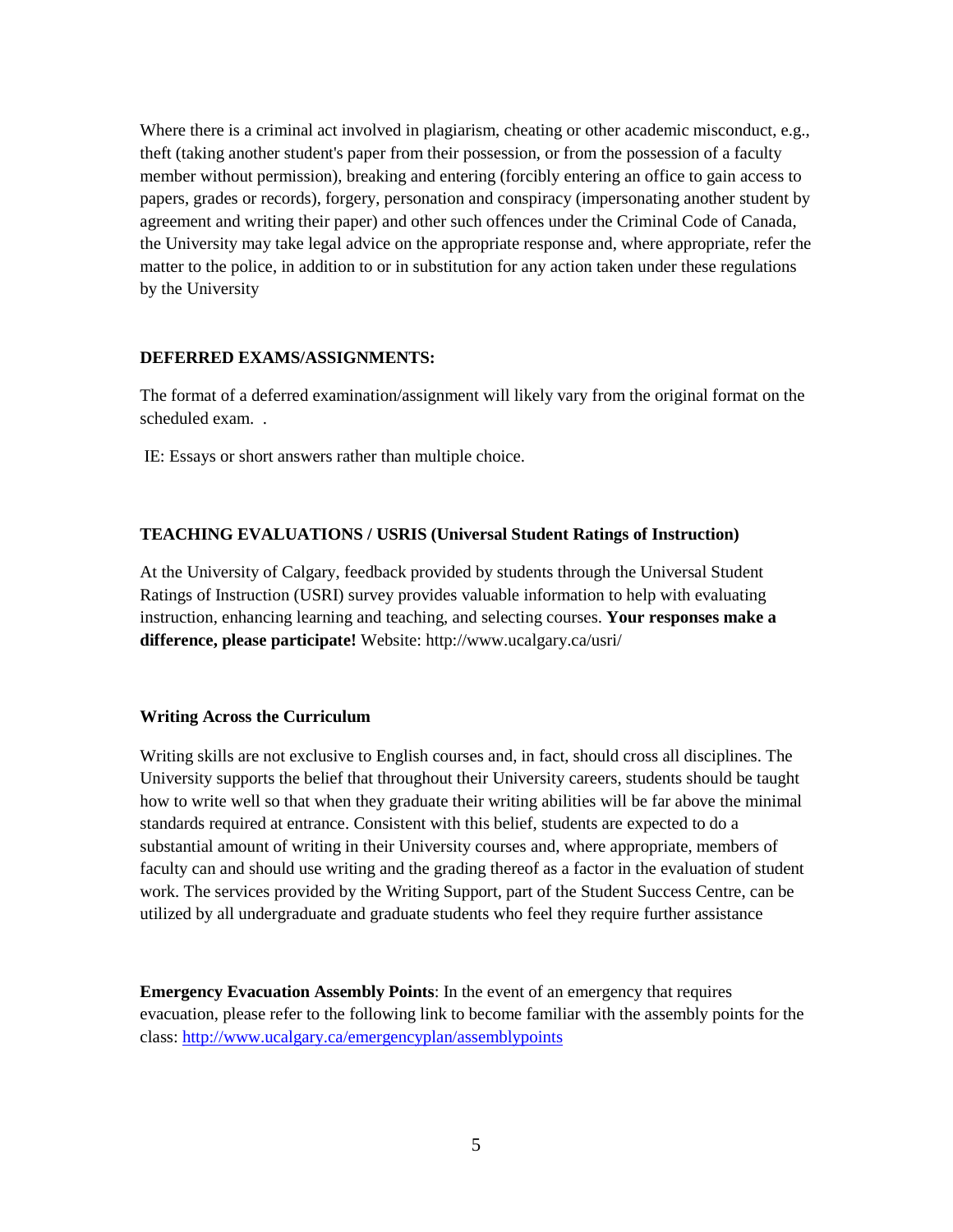## **Freedom of Information and Protection of Privacy Act: Freedom of Information and Protection of Privacy Act**

The University of Calgary is committed to protecting the privacy of individuals who work and study at the University or who otherwise interact with the University in accordance with the standards set out in the Freedom of Information and Protection of Privacy Act. Please refer to the following link for detailed information:<http://www.ucalgary.ca/legalservices/foip>

The Department of Anthropology and Archaeology's FOIP (Freedom of Information and Privacy) policy requires all reports/examinations to be returned to students during class time or the instructor's office hours. Any term work not picked up will be placed in the Anthropology and Archaeology Office (ES620) for distribution. Any student not wishing to have their work placed in the office must make alternative arrangements with the course instructor early in the term.

**Safewalk Information:** Campus Security, in partnership with the Students' Union, provides the Safewalk service, 24 hours a day to any location on Campus including the LRT, parking lots, bus zones and University residences. Contact Campus Security at (403) 220-5333 or use a help phone, and Safewalkers or a Campus Security Officer will accompany you to your campus destination.

**Faculty of Arts Program Advising and Student Information Resources:** Have a question, but not sure where to start? Arts Students' Centre

The Faculty of Arts Students' Centre is the overall headquarters for undergraduate programs in the Faculty of Arts. The key objective of this office is to connect students with whatever academic assistance that they require.

In addition to housing the Associate Dean, Undergraduate Programs and Student Affairs and the Associate Dean for Teaching and Learning, the Arts Students' Centre is the specific home to:

- program advising
- the Faculty's Co-operative Education Program
- the Arts and Science Honours Academy
- the Faculty's Interdisciplinary Programs
- a Student Help Desk

Location: Social Sciences Room 102 Phone: 403.220.3580 Email: [ascarts@ucalgary.ca](http://ucalgary.ca/pubs/calendar/current/ascarts@ucalgary.ca) Website: [arts.ucalgary.ca/undergraduate/](http://arts.ucalgary.ca/undergraduate/)